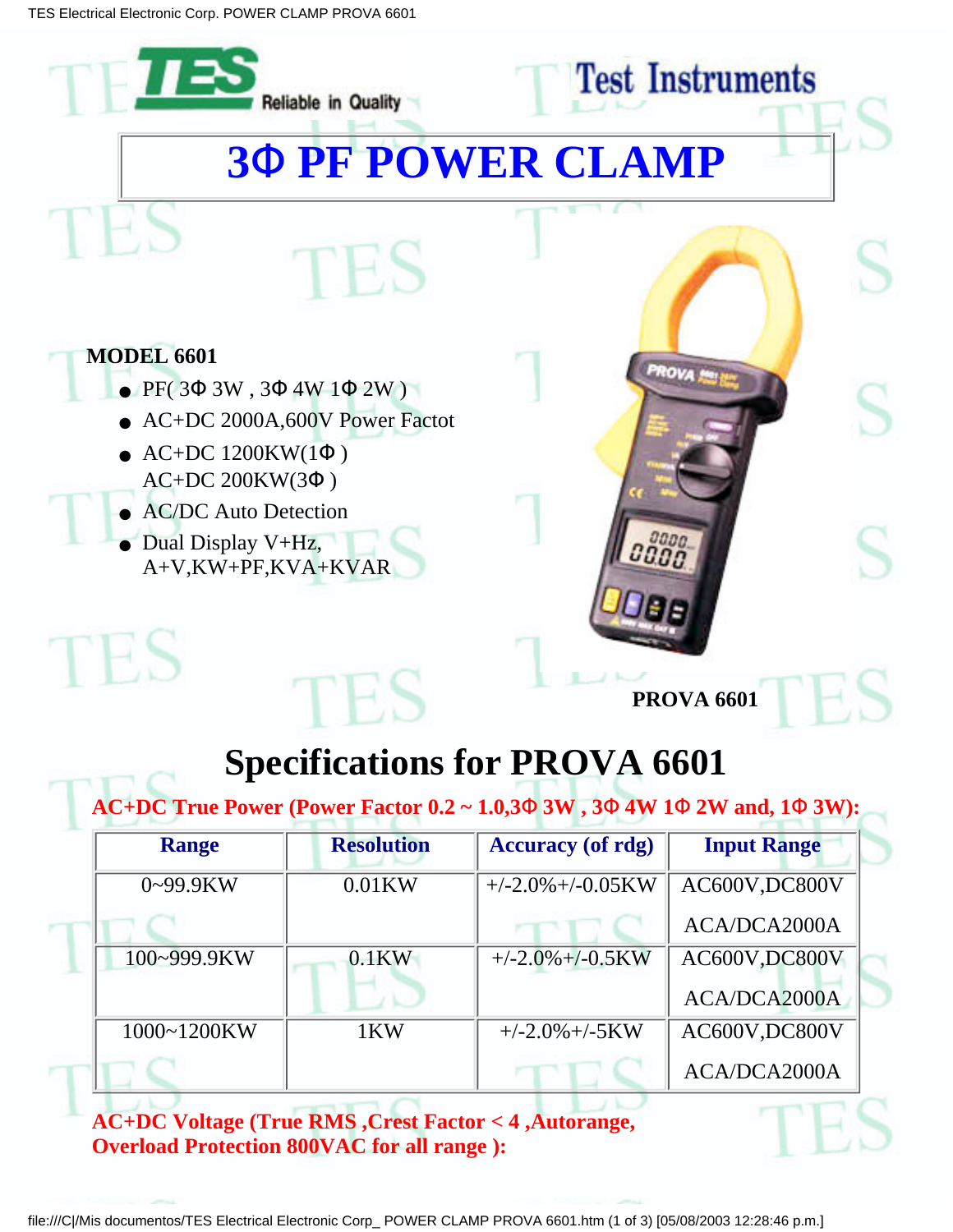| <b>Range</b>               | <b>Resolution</b> | <b>Accuracy</b> (of reading)                                                               |                                                                                            | Input<br><b>Range</b> |  |
|----------------------------|-------------------|--------------------------------------------------------------------------------------------|--------------------------------------------------------------------------------------------|-----------------------|--|
|                            |                   | DC, 50/60                                                                                  | Hz $40 - 400$ Hz                                                                           |                       |  |
| $0 - 200V$                 | 0.1V              |                                                                                            | $\left +/-1.5\%+/-5\mathrm{d}g\mathrm{ts}\right +/-2.0\%+/-5\mathrm{d}g\mathrm{ts}\right $ | $10M\Omega$           |  |
| $200 - 500V$               | 0.1V              | $\left +/-1.5\%+/-5\mathrm{d}g\mathrm{ts}\right +/-2.0\%+/-5\mathrm{d}g\mathrm{ts}\right $ |                                                                                            | $10M\Omega$           |  |
| 500~600VAC<br>$500 - 800V$ |                   | $\left +/-1.5\%+/-5\frac{d}{dt}s\right +/-2.0\%+/-5\frac{d}{dt}s$                          |                                                                                            | $10M\Omega$           |  |

## **AC+DC A (True RMS, Crest Factor < 4):**

| <b>Range</b> | <b>Resolution</b> | <b>Accuracy</b> (of reading)                                                                             |             | <b>Overload</b><br><b>Protection</b> |
|--------------|-------------------|----------------------------------------------------------------------------------------------------------|-------------|--------------------------------------|
|              |                   | DC, 50/60                                                                                                | Hz 40~400Hz |                                      |
| $0 - 200A$   | 0.1A              | $\left +/-1.5\%+/-5\mathrm{d}g\mathrm{ts}\right +/-2.0\%+/-5\mathrm{d}g\mathrm{ts}\right $               |             | <b>AC 3000A</b>                      |
| $200 - 500A$ | 0.1A              | $\sqrt{\frac{+}{2.5\% + (-5 \text{d} \text{g} \text{ts}) + (-2.5\% + (-5 \text{d} \text{g} \text{ts})}}$ |             | <b>AC 3000A</b>                      |
| 500~2000A    | 1A                | $\left +/-2.5\%+/-5\mathrm{d}g\mathrm{ts}\right +/-3.0\%+/-5\mathrm{d}g\mathrm{ts}\right $               |             | <b>AC 3000A</b>                      |

## **AC+DC KVAR (3**Φ **3W, 3**Φ **4W):**

| <b>Range</b>  | <b>Resolution</b> | <b>Accuracy</b> (of rdg)                    | <b>Input Range</b> |
|---------------|-------------------|---------------------------------------------|--------------------|
| $0 - 99.9$ KW | $0.01$ KW         | $+/-2.0\% +/-0.05$ KVAR+ $/-3$ <sup>o</sup> | AC600V, DC800V     |
|               |                   |                                             | ACA/DCA2000A       |
| 100~999.9KW   | $0.1$ KW          | $+/-2.0\% +/-0.5$ KVAR+ $/-3$ <sup>o</sup>  | AC600V,DC800V      |
|               |                   |                                             | ACA/DCA2000A       |
| 1000~1200KW   | 1KW               | $+/-2.0\% +/-5$ KVAR+ $/-3$ <sup>o</sup>    | AC600V, DC800V     |
|               |                   |                                             | ACA/DCA2000A       |

## **Frequency**(**Hz**) (**if**  $<$  **10 Hz** , **Hz** = 0)

| <b>Range</b> | <b>Accuracy</b>      | <b>Sensitvity</b> |
|--------------|----------------------|-------------------|
| $50/60$ Hz   | $+/-2$ dgts          | $V>1V$ , A $>5A$  |
| 10~400Hz     | $+/-0.5\% +/-2$ dgts | V>1V, A>5A        |



file:///C|/Mis documentos/TES Electrical Electronic Corp\_ POWER CLAMP PROVA 6601.htm (2 of 3) [05/08/2003 12:28:46 p.m.]